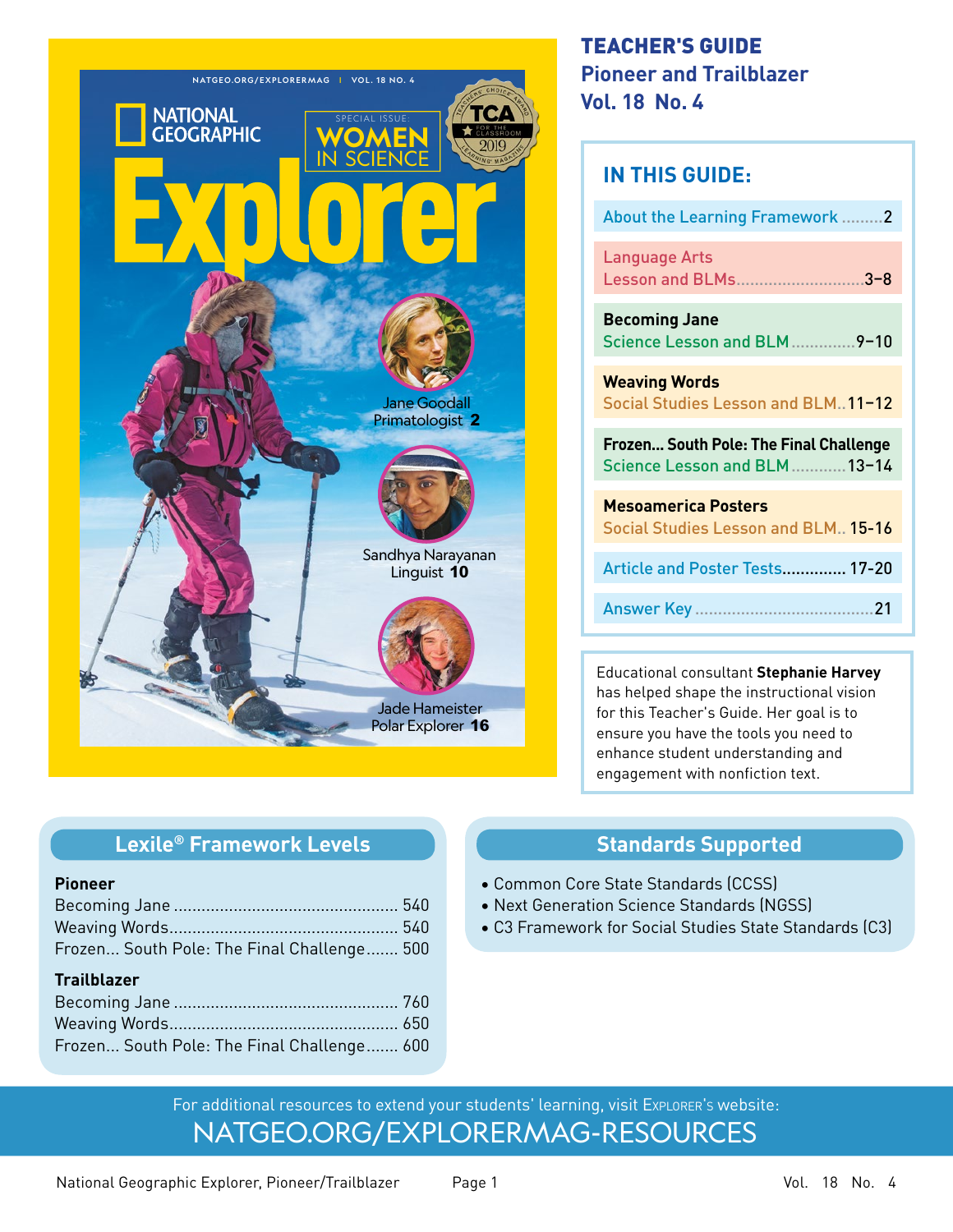# **National Geographic Learning Framework INTRODUCTION**



# **BACKGROUND**

Since 1888, the National Geographic Society has funded scientists and explorers and shared their findings with the world. To support educators who use our resources, we have created a Learning Framework, which lays out what we believe students should learn from their experiences with the Society.

# **PURPOSE**

The Learning Framework was designed to convey the Society's core beliefs and values. It is built around a set of attitudes, skills, and knowledge that embody the explorer mindset.

To determine the learning outcomes within the Learning Framework, we dug deep into national standards in key subject areas. We also sought advice from subject matter and child development experts, along with the combined expertise of NG instructional designers, researchers, and content developers. To learn more, go to: [https://www.](https://www.nationalgeographic.org/education/learningframework/) [nationalgeographic.org/](https://www.nationalgeographic.org/education/learningframework/) [education/learningframework/](https://www.nationalgeographic.org/education/learningframework/).

# **IMPLEMENTATION**

Each article in this magazine has a knowledge-based link to the Learning Framework.

# **MINDSET OF AN EXPLORER KEY FOCUS AREAS**



*National Geographic kids are:*

CURIOUS about how the world works, seeking out new and challenging experiences throughout their lives.

RESPONSIBLE, with concern for the welfare of other people, cultural resources, and the natural world. NG kids are respectful, considering multiple perspectives, and honoring others regardless of differences.

EMPOWERED to make a difference. NG kids act on curiosity, respect, and responsibility. They are adventurous and persist in the face of challenges.



*National Geographic kids can:*

OBSERVE and document the world around them and make sense of those observations.

COMMUNICATE experiences and ideas effectively through language and media. They are storytellers!

COLLABORATE with others to achieve goals.

SOLVE PROBLEMS by generating, evaluating, and implementing solutions after identifying alternatives, weighing trade-offs, and making well-reasoned decisions.



# *National Geographic kids understand:*

THE HUMAN JOURNEY is all about where we have been, where we live now (and why), and where we are going.

OUR CHANGING PLANET encompasses all that coexists on our planet interconnected through systems that generate and nurture each other.

WILDLIFE AND WILD PLACES inhabit our planet—from the butterflies in our backyards to the lions in Africa.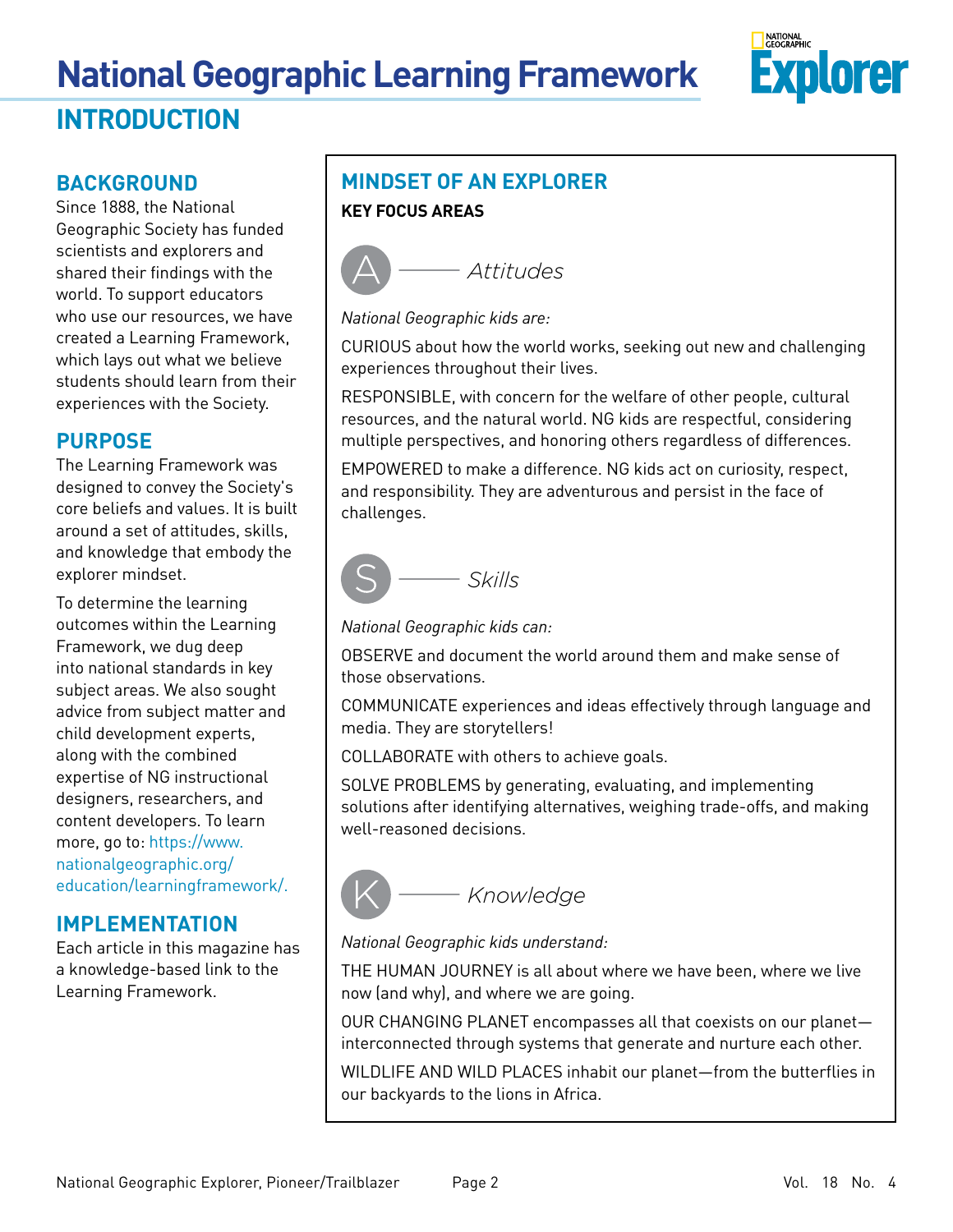# **Second Grade Standard Supported**

**• CCSS Reading Informational Text:** Determine the meaning of words and phrases in a text relevant to a grade 2 topic or subject area. (2–4)

**Third Grade Standard Supported**

**• CCSS Reading Informational Text:** Determine the meaning of general academic and domain-specific words and phrases in a text relevant to a grade 3 topic or subject area. (2–4)

# **CONNECT & ENGAGE** (5 minutes)

Kids are in a group on the floor in front of you.

**Say:** *Does anyone know what it means to infer? Turn and talk about what you think it means to infer.*

Kids turn and talk. Some may have an idea about inferring; others may not.

**Say:** *We infer when we try to figure out something we don't know for sure. One way we infer while reading is when we come across an unfamiliar word. There is a kind of equation you can use to help you infer the meaning of an unfamiliar word or phrase. You can think about what you already know—that's your background knowledge—and merge it with clues in the text to infer the meaning. A simple way to remember that equation is BK + TC = I (Background Knowledge + Text Clues = Inference).*

**Say:** *Another thing about inferring is that you have to think about whether or not your inference makes sense. If it doesn't, you can look for more clues or more information. By using the clues in the text and merging that with what you already know, you become someone who infers instead of guesses.* 

# **MODEL** (10 minutes).

Kids are in a group on the floor in front of you.

**Say:** *Today I'm going to model how I infer the meaning of an unfamiliar word by using clues in the text, or context clues.* 

Have kids turn to page 3, the first page of the article "Becoming Jane."

**Say:** *As I read, I'm going to use a chart with four columns. I'll write any unfamiliar words I come across in the first column. In the second column, I'll write what I infer the word means.* 



# **What You'll Need**

- "Becoming Jane" (*Explorer*, pages 3–9)
- Think Sheet (Teacher's Guide, page 6)
- Clipboards and pencils

**Say:** *In the third column, I'll write the clues I used to help me infer the meaning. In the fourth column, when I have a good idea of what the word means, I'll write a short sentence that includes the word.*

.

**Say:** *Okay, now I'm ready to read and show you how I do this.*

Read the title and the paragraph between the title and the byline.

**Say:** *This first sentence says that Jane was an "untested" scientist. I'm not exactly sure what that means, so I'm going to look for some clues that might help me, but first I'll write down the word* untested *in the first column of my chart. Then I'm going to look for clues. As I read on, I do find some clues. I read that Jane was a young scientist who wanted to study and learn about chimpanzees, but she hadn't done that before; she didn't have any training to do that. I'm going to use my background knowledge, which is that I know if you are tested on something, you can show what you know. I also know that* un *is a prefix that means* not*. I can merge that with the clues I got from the text and infer that* untested *means that Jane was new to this; she didn't know a lot about how to study or research chimpanzees. As a scientist, she hadn't been tested or proven yet. Jane did not have any experience in this field of science. I'm going to write that in the second column of my chart as my inference. In the third column, I'll write the clues I used. In the fourth column, I'll write this sentence: I hope my untested idea will prove to be a good one.*

**Say:** *Can you see how the context clues and my background knowledge helped me infer what*  untested *means? Turn and talk about that.*

Kids turn and talk.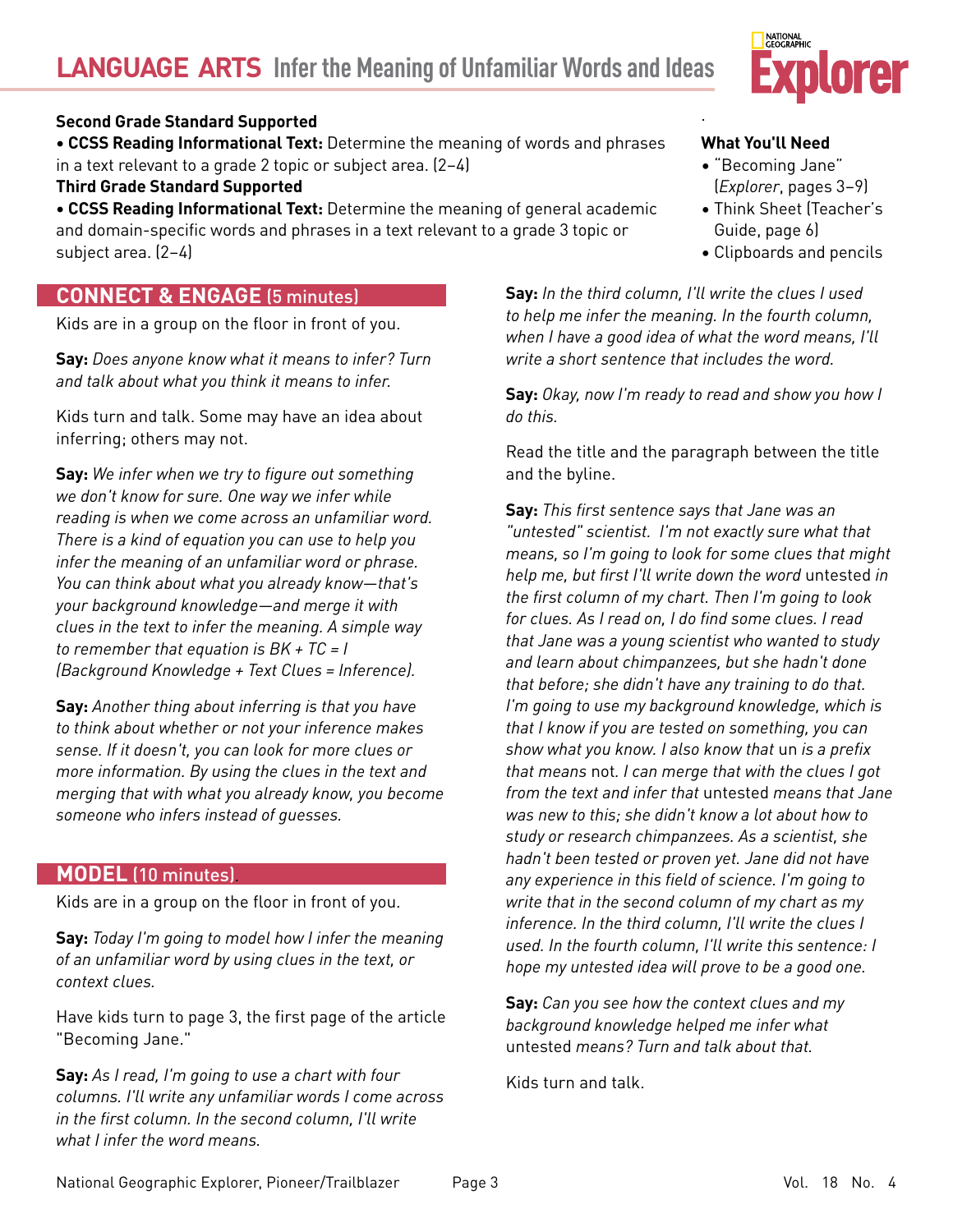

# **GUIDE** (10 minutes)

Hand out Think Sheets and have kids attach them to their clipboards. Kids remain in a group in front of you on the floor.

**Say:** *You each have your own four-column chart on your Think Sheet. Now let's try this together. I'm going to keep reading. Let's look at page 4.* 

**TEACHER TIP:** There are different words, phrases, and ideas you might want to use for guiding students in this process. The word *fieldwork* appears in both Pioneer (Grade 2) and Trailblazer (Grade 3) Explorer magazines, so that's the word we chose for this section of the lesson. Another reason *fieldwork* is a good choice is because the idea of fieldwork for Jane ended up being different from traditional fieldwork, since Jane, the "untested" scientist, eventually made up her own rules.

Read page 4 and stop when you get to the word *fieldwork.*

**Say:** *Hmmm, this idea of fieldwork is interesting. Turn to a partner and talk about what you infer this word means and your inferences about the idea of what fieldwork was for Jane, who we know was, at this point, an "untested" scientist. Any thoughts?*

Kids can share their thoughts with their partners and then with the class.

**Say:** *Text clues can help us infer meaning, but in nonfiction we have other features, such as photographs, that can give us additional clues. Take a look at the photos on pages 4 and 5 to see if they offer more clues about the idea of what fieldwork was for Jane. Turn and talk again to discuss how these picture clues give you more information to use to infer.*

Kids turn and talk and further develop their inferences, based on the photos.

**Say:** *Great thinking and excellent inferences about the idea of fieldwork as it relates to Jane's experiences. Let's talk about what should go in the four-column chart.* 

**Say:** *As we discuss this together, you can each fill in the chart on your own Think Sheet.*

With the class, go through the columns in the chart. Fill in the word *fieldwork* in column one and come up with an appropriate inference based on the discussions kids had with one another and with the class. Then spend some time fleshing out the clues they used from the text and photos to determine their inference.

Once the first three columns are filled in, work together as a class to write a sentence using the word *fieldwork.*

# **COLLABORATE** (25 minutes)

**Say:** *Now it's time for you to work with a partner. Read pages 5–9. When you come across unfamiliar words, phrases, or ideas, stop and talk about them and practice using context clues to infer meaning. Remember that context clues can be found in pictures as well as in the text. Use your Think Sheet to record your thinking on the four-column chart. And don't forget the equation: BK +TC = I (Background Knowledge + Text Clues = Inference).*

**Say:** *If you finish early, read through the other articles in the magazine. There are many, many more inferences in your reading future!*

Partners work together. Move around the room, conferring with partners.

# **SHARE THE LEARNING** (10 minutes)

Kids join a sharing circle with you and share out, using respectful language.

**TEACHER TIP:** The sharing phase is done in a circle, so that the focus is on one another rather than the teacher.

**Say:** *Okay, flip through the article and consult your Think Sheet and choose a word that you didn't understand and describe how you inferred the meaning. I am going to invite \_\_\_\_\_\_\_ to share new learning.*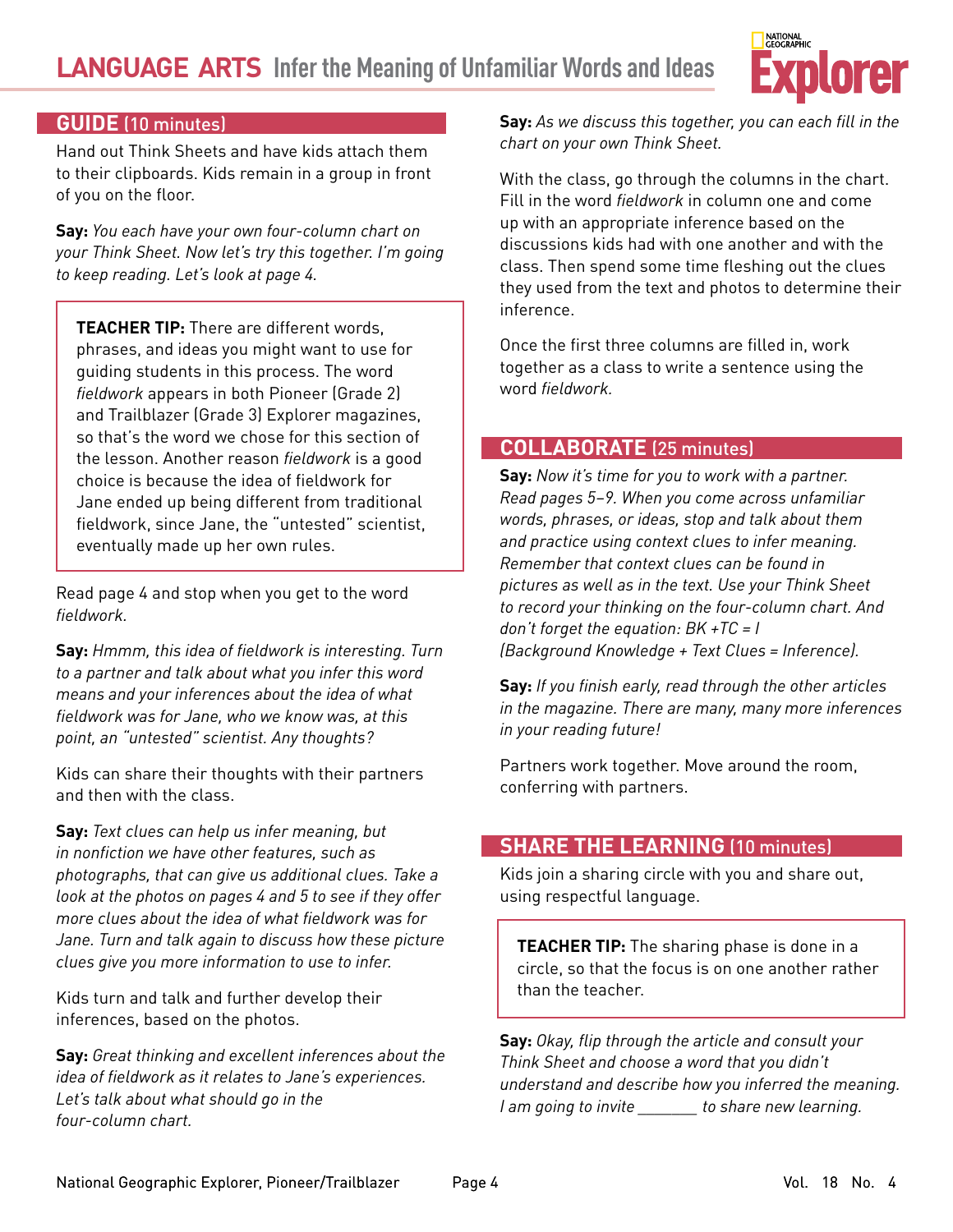

**Say:** *We are going to share using respectful language. So when I ask: "\_\_\_\_\_\_\_\_, would you like to share your new learning?" You need to say: "Yes thank you." Then you can share your learning. After you share, ask if anyone has any comments or questions. Then you can invite someone else to share. To do that, you need to call on the person by name and use the same language we just practiced. When we use polite, respectful sharing language, everyone pays closer attention to the important information being shared. Also, everyone likes to be listened to when they share out, so remember to pay attention to the person who is sharing.*

Kids share out and invite others to share, always using the respectful sharing language that was modeled. There should be time for about 3 or 4 kids to share out with the whole group. Once they are finished, have everyone turn and share with the person next to them, so that all have a chance to be heard.

**Say:** *You learned so much today about inferring the meaning of unfamiliar words and ideas. Turn and talk about some of the important information you learned.* 

Several kids share out.

**Say:** *Great work and great thinking today!*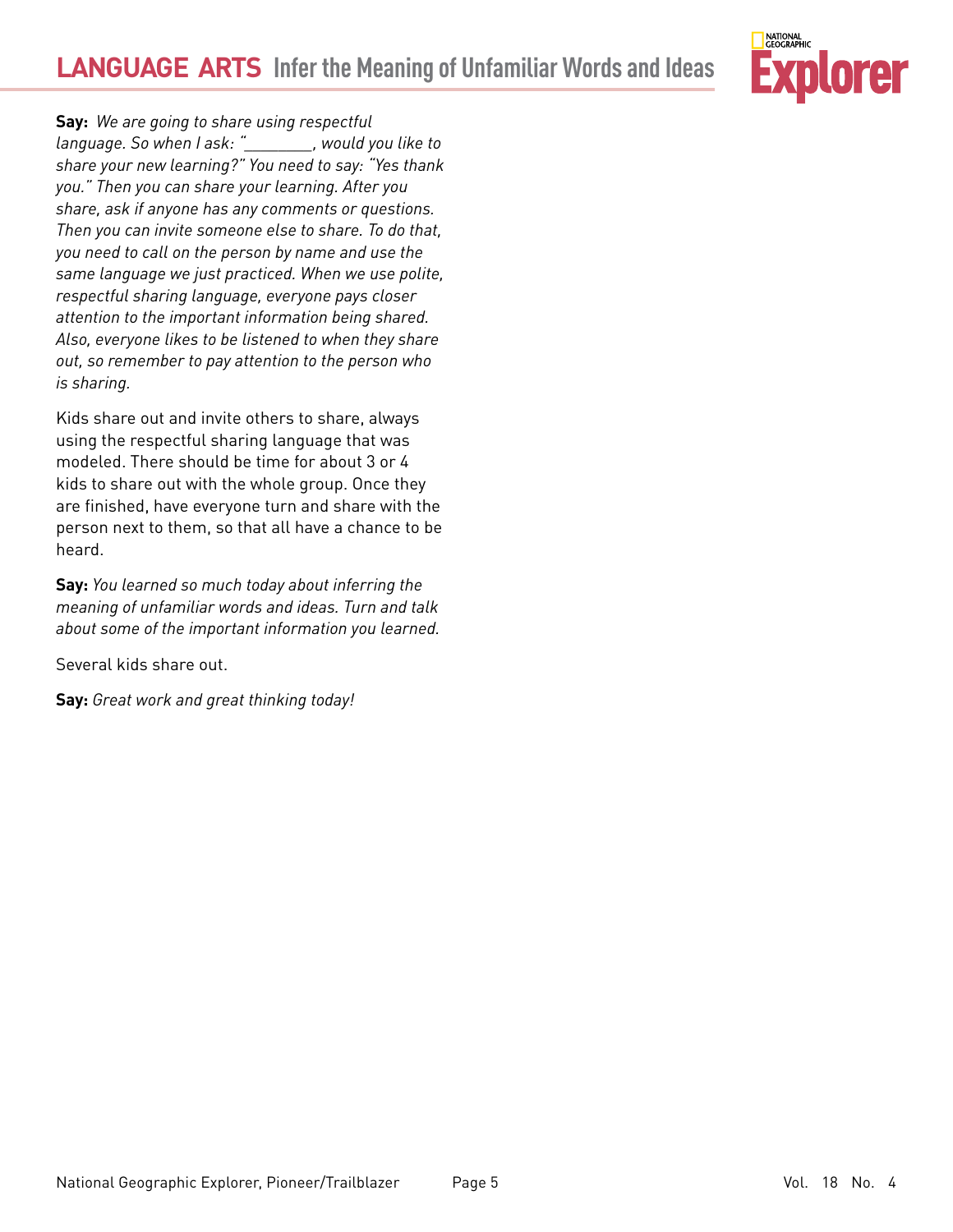# THINK SHEET

Use this chart when you come across unfamiliar words, phrases, or ideas.

| Word/Phrase/Idea | Inference | <b>Text Clues</b> | Sentence |
|------------------|-----------|-------------------|----------|
|                  |           |                   |          |
|                  |           |                   |          |
|                  |           |                   |          |
|                  |           |                   |          |
|                  |           |                   |          |
|                  |           |                   |          |
|                  |           |                   |          |
|                  |           |                   |          |
|                  |           |                   |          |
|                  |           |                   |          |
|                  |           |                   |          |
|                  |           |                   |          |
|                  |           |                   |          |
|                  |           |                   |          |
|                  |           |                   |          |
|                  |           |                   |          |
|                  |           |                   |          |
|                  |           |                   |          |
|                  |           |                   |          |
|                  |           |                   |          |
|                  |           |                   |          |
|                  |           |                   |          |
|                  |           |                   |          |
|                  |           |                   |          |
|                  |           |                   |          |
|                  |           |                   |          |
|                  |           |                   |          |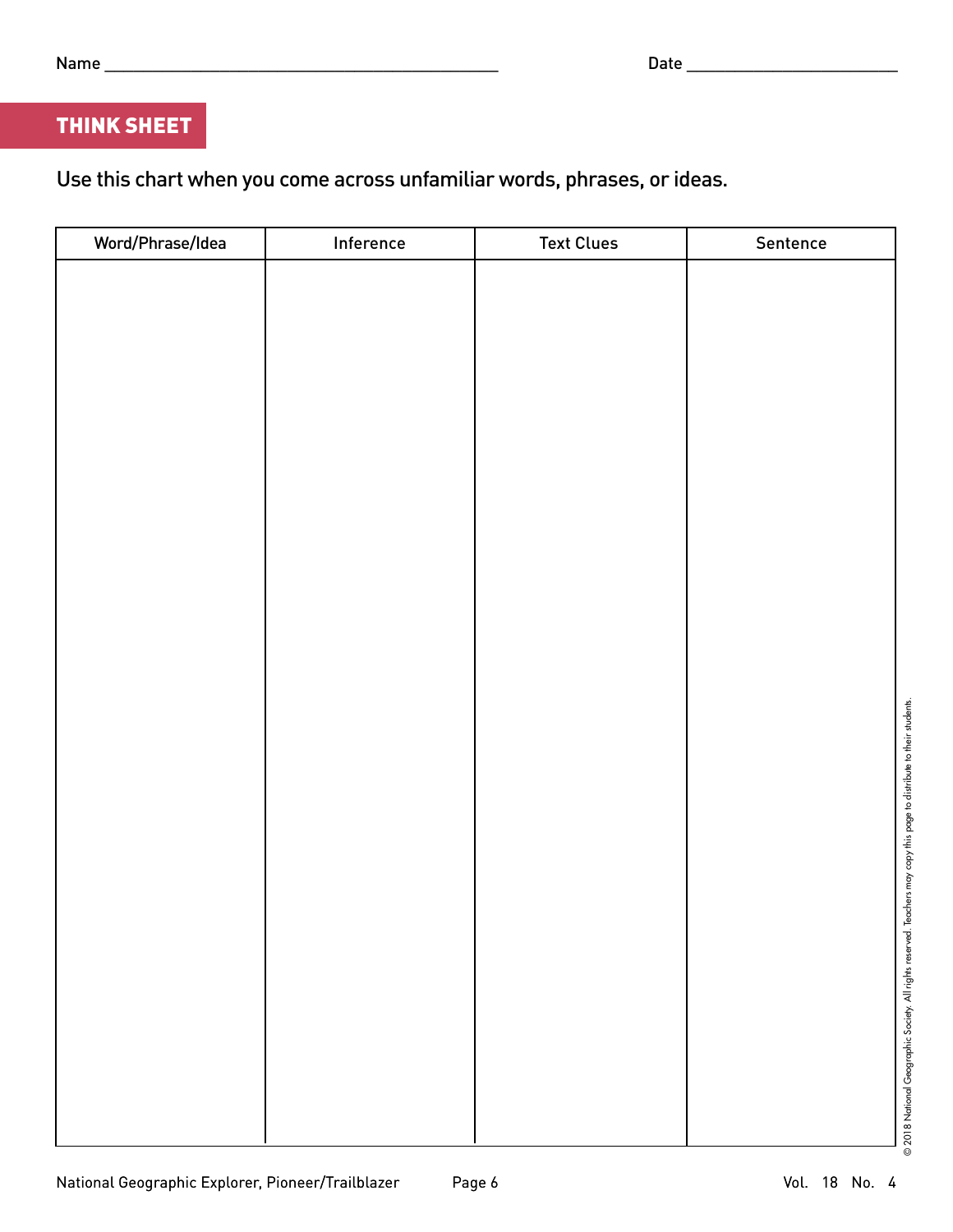

This frame is a kind of template of the lesson we just worked on. It has the instructional moves and language of the lesson, but the specific content has been removed. This way you can use the Lesson Frame for the other articles in the issue or for any nonfiction text you might be teaching.

# **CONNECT & ENGAGE** (5 minutes)

Kids are in a group on the floor in front of you.

**Say:** *Does anyone know what it means to infer? Turn and talk about what you think it means to infer.* 

Kids turn and talk. Some may have an idea about inferring; others may not.

**Say:** *We infer when we try to figure out something we don't know for sure. One way we infer while reading is when we come across an unfamiliar word. There is a kind of equation you can use to help you infer the meaning of an unfamiliar word or phrase. You can think about what you already know—that's your background knowledge—and merge it with clues in the text to infer the meaning. A simple way to remember the equation is BK + TC = I (Background Knowledge + Text Clues = Inference).*

**Say:** *Another thing about inferring is that you have to think about whether or not your inference makes sense. If it doesn't, you can look for more clues or more information. By using the clues in the text and merging that with what you already know, you become someone who infers instead of guesses.* 

# **MODEL** (10 minutes)

Kids are in a group on the floor in front of you.

**Say:** *Today I'm going to model how I infer the meaning of an unfamiliar word by using clues in the text, or context clues.* 

Have kids turn to page \_\_\_\_.

### **What You'll Need**

- Nonfiction text
- Think Sheet template
- Clipboards and pencils

**Say:** *As I read, I'm going to use a chart with four columns. I'll write any unfamiliar words I come across in the first column. In the second column, I'll write what I infer the word means. In the third column, I'll write the clues I used to help me infer the meaning. In the fourth column, when I have a good idea of what the word means, I'll write a short sentence that includes the word.*

**Say:** *Okay, now I'm ready to read and show you how I do this.* (Read and stop at an unfamiliar word.) *Here's a word I'm not sure of, so I'm going to look for some clues that might help me, but first I'll write the word in the first column of my chart. Then I'm going to look for clues.* 

Read and think aloud as you find clues in the text. Also let kids know any background knowledge you have that might help infer the meaning. Merge that with the clues to make an inference.

**Say:** *Now I'm going to write my inference in the second column of my chart, and in the third column I'll write the clues I used. In the fourth column, I'll write this sentence: \_\_\_\_\_\_\_\_\_\_\_\_\_\_\_\_\_\_\_\_\_\_\_\_\_\_\_.*

**Say:** *Can you see how the context clues and my background knowledge helped me infer the meaning? Turn and talk about that.*

Kids turn and talk*.*

# **GUIDE** (10 minutes)

Hand out Think Sheets and have kids attach them to their clipboards. Kids remain in a group in front of you on the floor.

**Say:** *You each have your own four-column chart on your Think Sheet. Now let's try this together. I'm going to keep reading. Let's look at page \_\_\_\_.*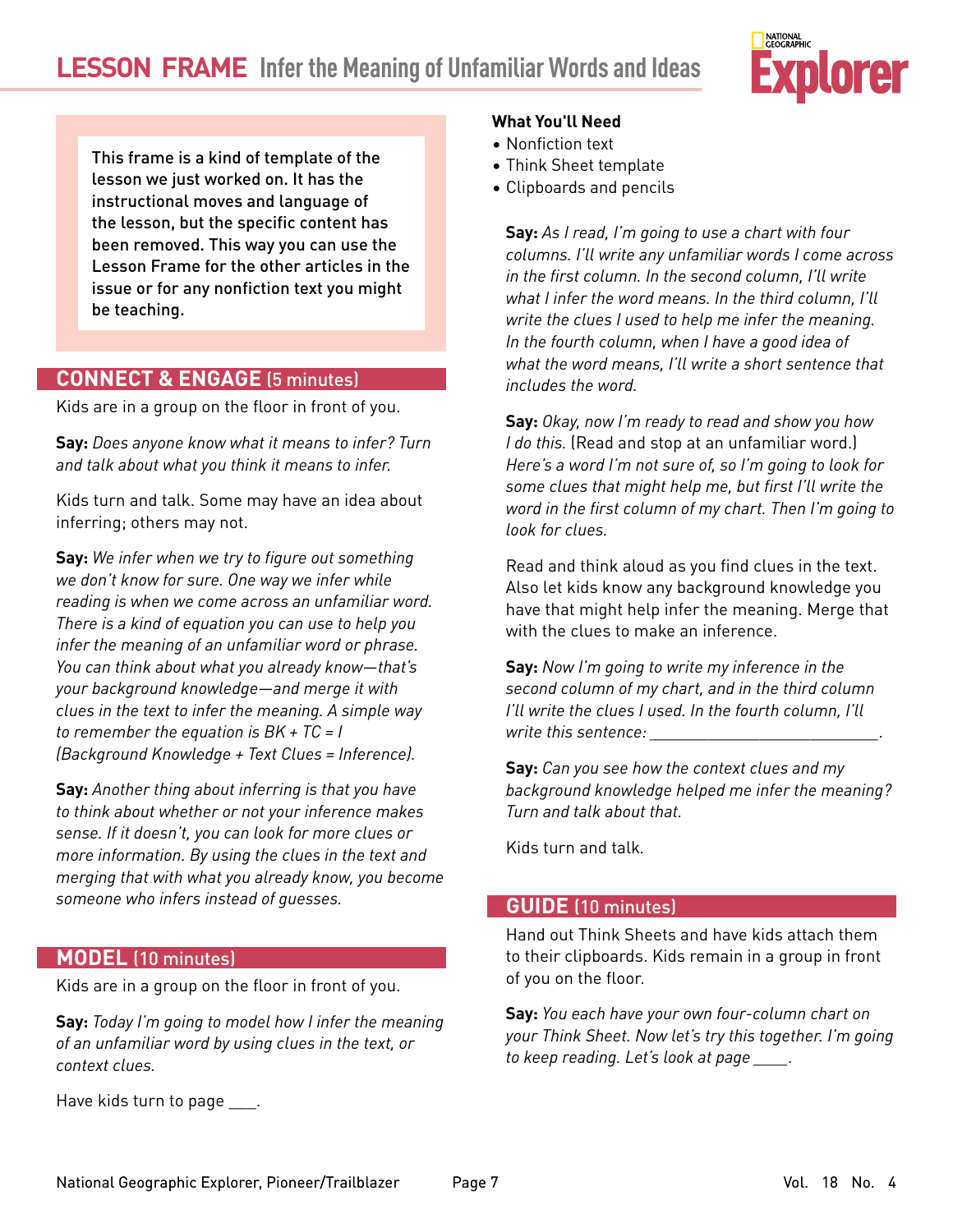

Read page \_\_\_ and stop when you get to the word

 $\mathcal{L}=\mathcal{L}^{\mathcal{L}}$  , we have the set of the set of the set of the set of the set of the set of the set of the set of the set of the set of the set of the set of the set of the set of the set of the set of the set of th

**Say:** *Hmmm, I'm not sure about this word. Turn to a partner and talk about what you infer this word means.* (Kids can share their thoughts with their partners and then with the class.)

**Say:** *Text clues can help us infer meaning, but in nonfiction we have other features, such as photographs, that can give us additional clues. Take a look at the photo(s) on page \_\_\_\_\_\_ to see if you find more clues about the word. Turn and talk again to discuss how the picture clues give you more information to use to infer.* (Kids turn and talk and further develop their inferences, based on the photo(s).)

**Say:** *Great thinking and excellent inferences about \_\_\_\_\_\_\_\_\_\_. Let's talk about what should go in the four-column chart. As we discuss this together, you can each fill in the chart on your own Think Sheet.* 

With the class, go through the columns in the chart. Fill in the word **Example 2** in column one and come up with an appropriate inference based on the discussions kids had with one another and with the class. Then spend some time fleshing out the clues they used from the text and photo(s) to determine their inference.

Once the first three columns are filled in, work together as a class to write a sentence using the  $word$   $\Box$ 

# **COLLABORATE** (25 Minutes)

**Say:** *Now it's time for you to work with a partner. Read pages \_\_\_\_\_\_\_. When you come across unfamiliar words, phrases, or ideas, stop and talk about them and practice using context clues to infer meaning. Remember that context clues can be found in pictures as well as in the text. Use your Think Sheet to record your thinking on the four-column chart. And don't forget the equation: BK +TC = I (Background Knowledge + Text Clues = Inference).*

**Say:** *If you finish early, read through the other articles in the magazine. There are many, many more inferences in your reading future!*

Partners work together. Move around the room, conferring with partners.

# **SHARE THE LEARNING** (10 minutes)

Kids join a sharing circle with you and share out, using respectful language.

**Say:** *Okay, flip through the article and consult your Think Sheet and choose a word that you didn't understand and describe how you inferred the meaning. I am going to invite \_\_\_\_\_\_\_ to share new learning. We are going to share using respectful language. So when I ask: "\_\_\_\_\_\_\_\_, would you like to share your new learning?" You need to say: "Yes thank you." Then you can share your learning. After you share, ask if anyone has any comments or questions. Then you can invite someone else to share. To do that, you need to call on the person by name and use the same language we just practiced. When we use polite, respectful sharing language, everyone pays closer attention to the important information being shared. Also, everyone likes to be listened to when they share out, so remember to pay attention to the person who is sharing.*

Kids share out and invite others to share, always using the respectful sharing language that was modeled. There should be time for about 3 or 4 kids to share out with the whole group. Once they are finished, have everyone turn and share with the person next to them, so that all have a chance to be heard.

**Say:** *You learned so much today about inferring the meaning of unfamiliar words and ideas. Turn and talk about some of the important information you learned.* 

Several kids share out.

**Say:** *Great work and great thinking today!*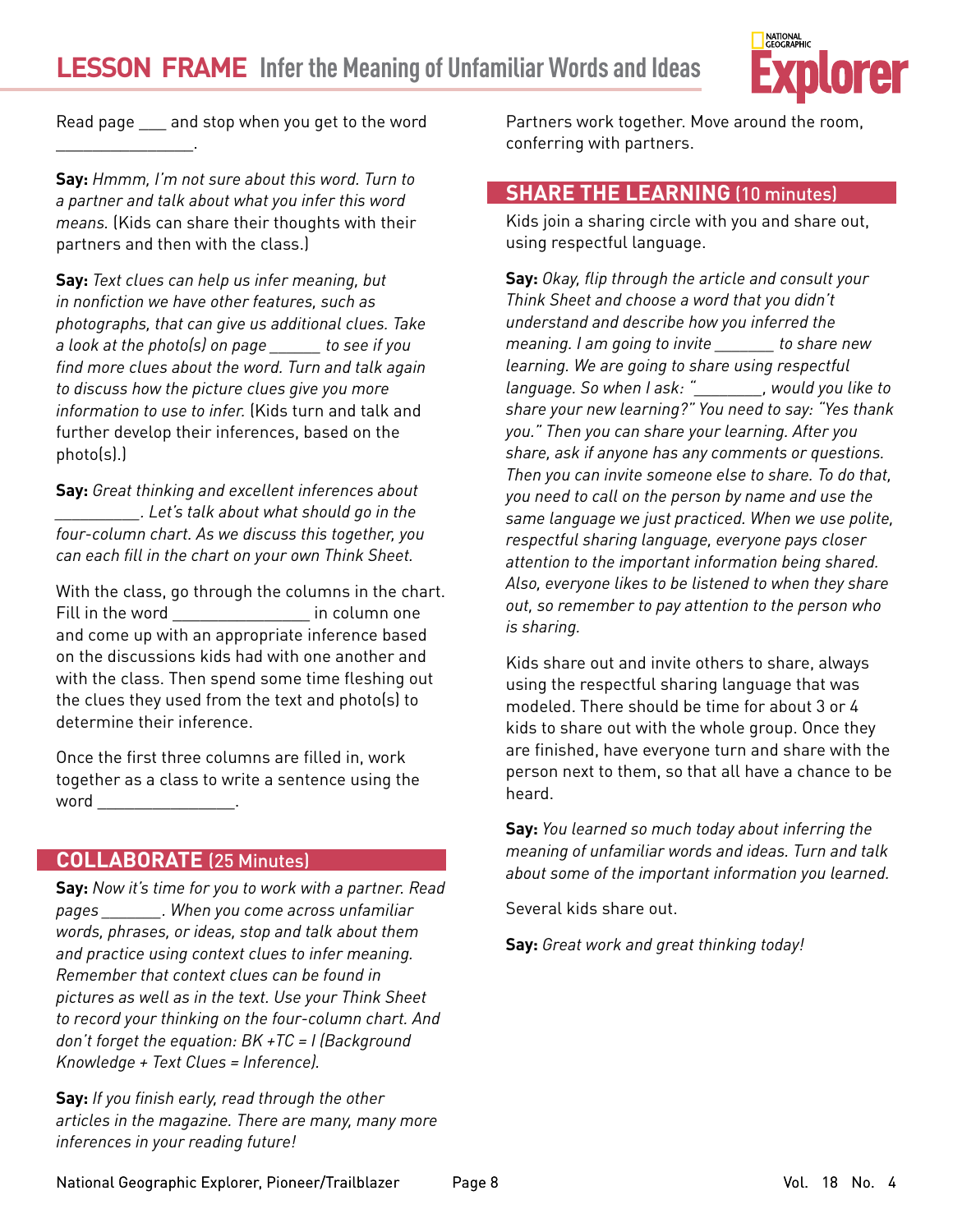# **Becoming Jane SCIENCE**



# **Standards Supported**

- **NGSS Connections in Nature of Science: Scientific Knowledge is Based on Empirical Evidence:**  Scientists look for patterns and order when making observations about the world. (2-LS4-1)
- **NGSS Science and Engineering Practices: Engaging in Argument from Evidence:** Construct an argument with evidence, data, and/or a model. (3-LS2-1)

# **Resources**

- Content Assessment Master (page 10)
- Article Test (page 17)

# **Science Background**

Valerie Jane Morris-Goodall wasn't the most likely person to become one of the best-known scientists in the Western world. Born in 1934, she grew up at a time when women had few career options. Working as a scientist most certainly was not on that list.

Luckily, that didn't stop Goodall. At 23, she sailed to Kenya to pursue her dream of studying animals in Africa. There, she met the famed paleoanthropologist Louis S. B. Leakey.

Leakey, who studied early humans, thought that observing primates would help scientists understand how our earliest ancestors lived. He asked Goodall to conduct the study.

Goodall patiently worked her way closer to the chimps. Eventually they accepted her into their group. She was able to see how chimps lived and understand their complex social system.

Over the years, Goodall has shared her findings through lectures, articles, and movies. She has started organizations and spearheaded movements to protect and conserve animals in the wild and in captivity. Goodall has become a voice for animals and the natural world.

# **ENGAGE**

Encourage students to flip through the article and turn and talk with a partner to discuss what they see. Invite students to ask questions or share what they already know about Jane Goodall.

# **EXPLORE**

Display pages 2-3 of the projectable magazine. Invite students to examine the photo, headline, and text. Encourage students to brainstorm ideas about why this headline is fitting for an article about Jane Goodall's life and career.

# **EXPLAIN**

After reading, remind students that Jane Goodall was not a trained scientist when she started studying chimpanzees. Because of that, she had to figure out for herself how to study chimpanzees. **Say:** *Jane sat and watched the chimps to see how they behaved. She got to know the chimps and gave them names.* **Ask:** *Why do you think she did this?* (It helped her keep track of the chimps.) *How do you think it affected her research?* (Possible response: It personalized the chimps and made her compare the chimps' behaviors to humans.) *What were Jane's first three big discoveries?* (Chimps eat meat, use tools, and make tools.) As a class, discuss why these discoveries were so important.

# **ELABORATE**

Display the section "Jane Goodall's Research Revealed" on pages 8-9 of the projectable magazine. Have students review the examples of Jane's key discoveries in small groups. Rejoin as a class. Discuss reasons why each example was an important discovery.

# **EVALUATE**

Have students complete the **Content Assessment** for this lesson. Encourage them to share and compare their results in small groups.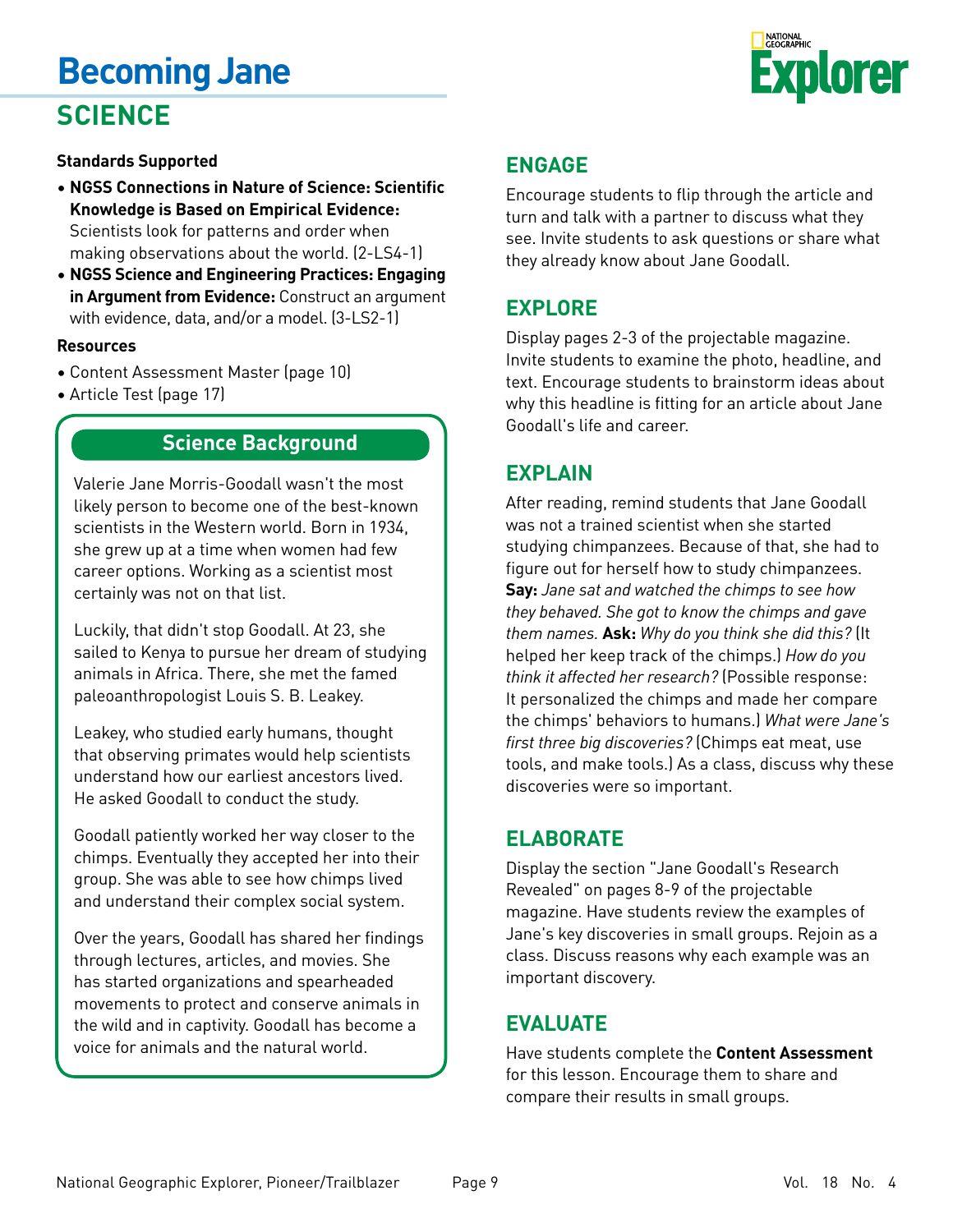# CONTENT ASSESSMENT: Becoming Jane

Draw a picture of one thing Jane Goodall saw chimpanzees do.

Write a story about what Jane saw.

What does this teach you about chimps?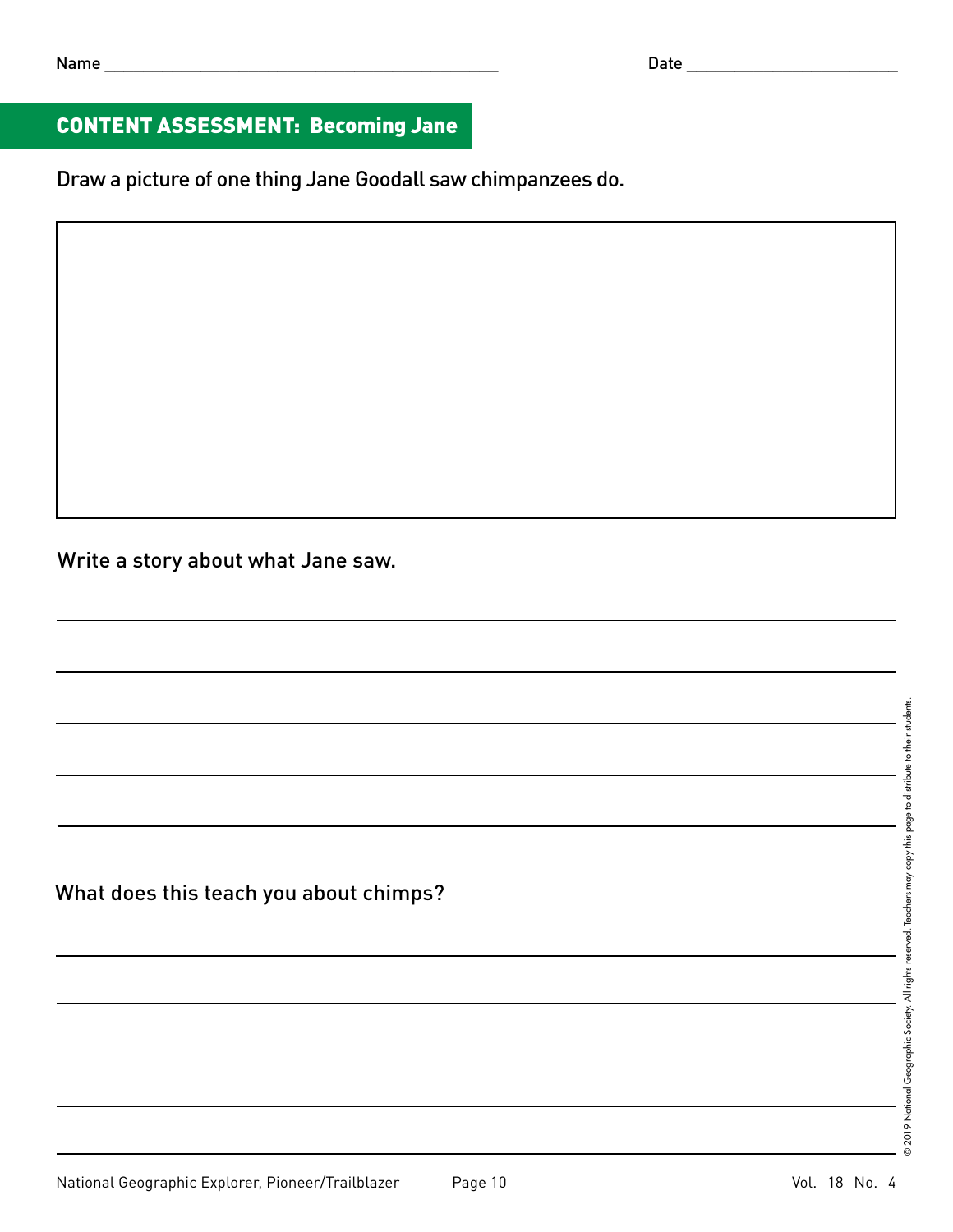# **Weaving Words SOCIAL STUDIES**



# **Standards Supported**

- **C3: Human-Environment Interaction: Place, Regions, and Culture:** Identify some cultural and environmental characteristics of specific places. (D2.Geo.6.K-2)
- **C3: Human-Environment Interaction: Place, Regions, and Culture:** Explain how the cultural and environmental characteristics of places change over time. (D2.Geo.5.3-5)

# **Resources**

- Content Assessment Master (page 12)
- Article Test (page 18)

# **Social Studies Background**

Peru is the third largest country in South America. About half of the country's residents live in a narrow strip of desert along the Pacific coast. Puno, the town featured in the article, sits high in the Andes Mountains on the edge of Lake Titicaca.

National Geographic Young Explorer Sandhya Narayanan went to Puno to study languages. The people of Puno speak two indigenous languages—Quechua and Aymara—as well as Spanish. Narayanan wanted to see how the languages connected to the larger social and political contexts of the community.

Narayanan discovered what she called a "generational gap" in language use. Younger people only speak Spanish, which is seen as the language of success. This makes it difficult for them to speak with their elders, who may only speak the indigenous languages.

Loss of indigenous languages also threatens the area's rich culture and traditions. Realizing that language is a central part of these traditions is encouraging some younger people to embrace indigenous languages once again.

Note: The author mentions drinking coca tea for altitude sickness. Tell students that while this is legal in Peru, it is illegal in the U.S.

# **ENGAGE**

Encourage students to flip through the article and turn and talk with a partner to discuss what they see. Invite students to ask questions or share what they already know about different languages.

# **EXPLORE**

Display pages 10-11 of the projectable magazine. Invite students to read aloud the headline and text. Brainstorm ideas about how someone could study languages.

# **EXPLAIN**

After reading, ask questions to help students summarize what they learned from reading the article. **Ask:** *Why does the author study languages?* (She wants to know how languages change and how they connect people to others around them.) *Why did she go to Puno, Peru, to study languages?* (She thought the two local, or indigenous, languages might have mixed together to make something new.) Have students turn and talk as they discuss how the author conducted her field research. (She worked beside people and recorded what they said as she interviewed them.) **Ask:** *What did she learn?* (There was no new language in the area. **Ask:** *How do you think the people's culture or where they live could explain these results?* (Language is a huge part of their culture, so it is slow to change. Puno is an isolated town high in the mountains. That could also explain why their language hasn't changed.)

# **ELABORATE**

Point out to students that where people live impacts every part of their lives. In small groups, have students examine the text and photos for examples of how living in an isolated town high in the mountains affects the people of Puno, Peru.

# **EVALUATE**

Have students complete the **Content Assessment** for this lesson. Encourage them to share and compare their results in small groups.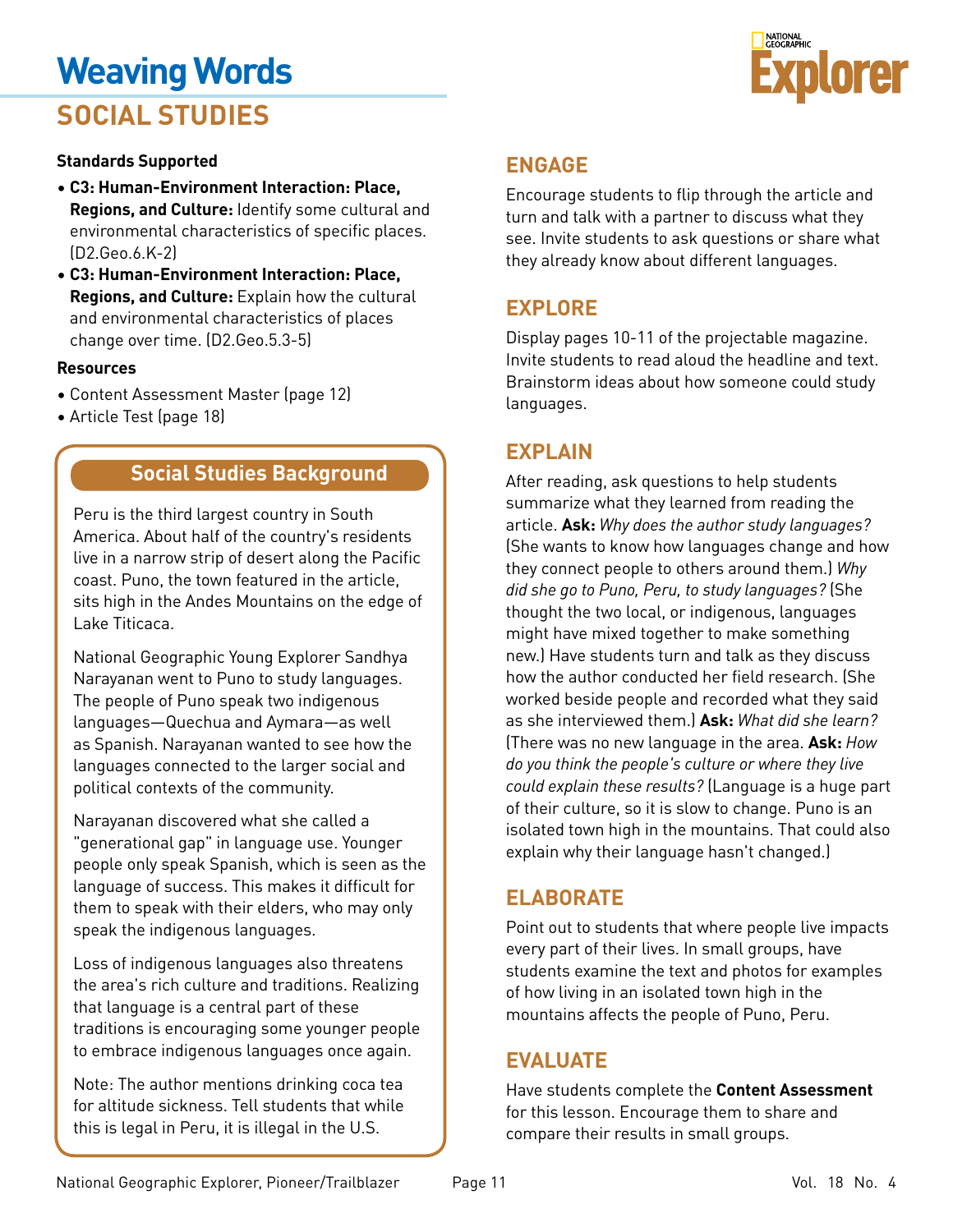# CONTENT ASSESSMENT: Weaving Words

Write what you learned about the culture, environment, and languages in Puno, Peru.

| Culture                                  | Environment | Languages |  |  |  |
|------------------------------------------|-------------|-----------|--|--|--|
|                                          |             |           |  |  |  |
|                                          |             |           |  |  |  |
|                                          |             |           |  |  |  |
|                                          |             |           |  |  |  |
|                                          |             |           |  |  |  |
|                                          |             |           |  |  |  |
|                                          |             |           |  |  |  |
|                                          |             |           |  |  |  |
|                                          |             |           |  |  |  |
|                                          |             |           |  |  |  |
|                                          |             |           |  |  |  |
|                                          |             |           |  |  |  |
| How did the author study languages here? |             |           |  |  |  |
|                                          |             |           |  |  |  |
|                                          |             |           |  |  |  |
|                                          |             |           |  |  |  |
| What did she discover?                   |             |           |  |  |  |
|                                          |             |           |  |  |  |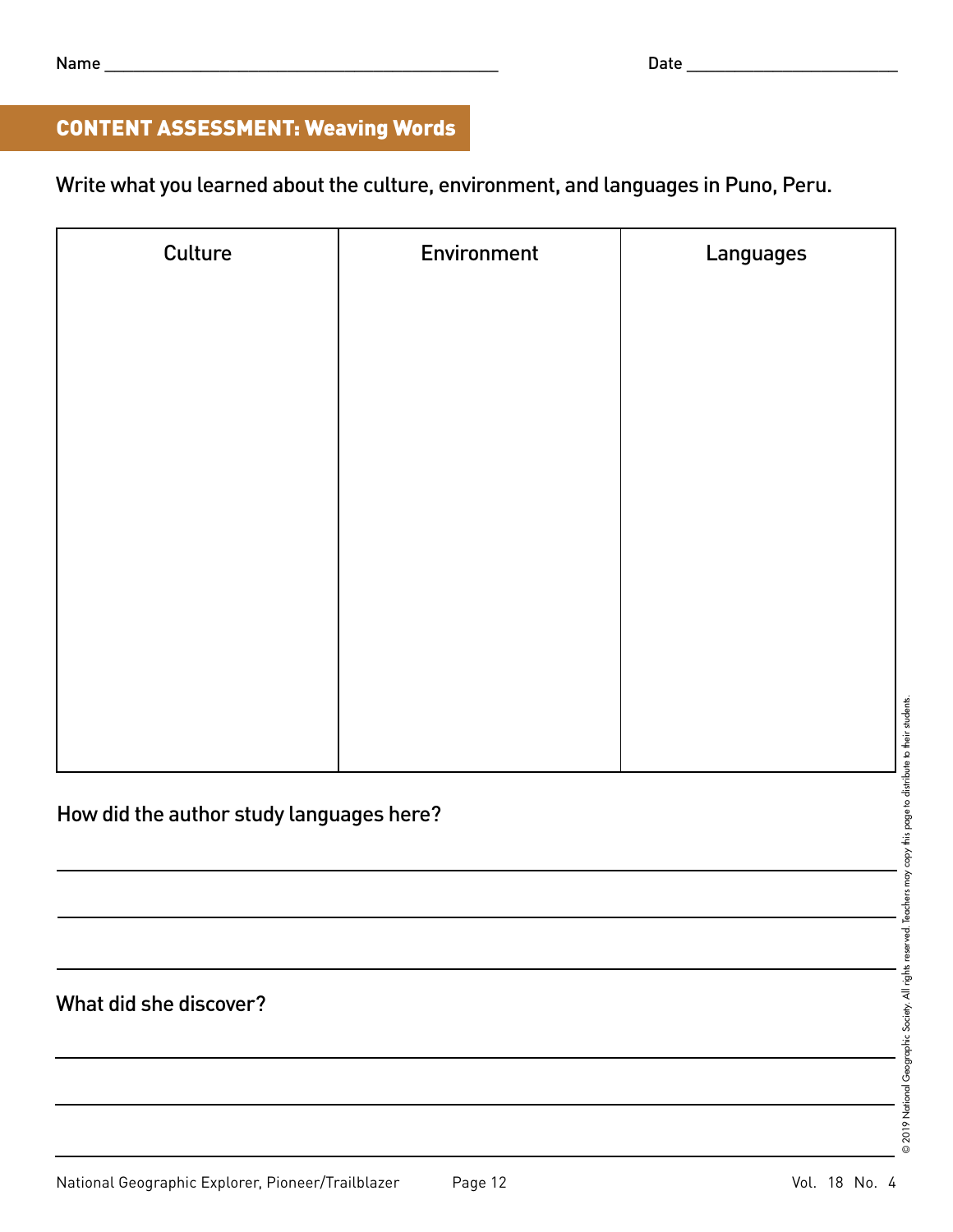# **Frozen... South Pole: The Final Challenge SCIENCE**



# **Standards Supported**

- **NGSS ETS1.B: Developing Possible Solutions:**  Designs can be conveyed through sketches, drawings, or physical models. These representations are useful in communicating ideas fora problem's solutions to other people. (K-2- ETS1-2)
- **NGSS LS4.C: Adaptation:** For any particular environment, some kinds of organisms survive well, some survive less well, and some cannot survive at all. (3-LS4-3)

### **Resources**

- Content Assessment Master (page 14)
- Article Test (page 19)

# **Science Background**

The South Pole, located on Antarctica, is the southernmost point on Earth. Sitting atop an ice sheet that is about 2,700 meters (9,000 feet) thick, it is also the coldest place on the planet. The highest temperature ever recorded at the South Pole was -12.3 degrees Celsius (9.9 degrees Fahrenheit).

On January 10, 2018, 16-year-old Australian Jade Hameister became the youngest person to ski from the Antarctic coast to the South Pole without support or assistance. She and her team, which set out along a new route, battled harsh winds and extreme temperature drops along the way.

This expedition was the third and final leg of Hameister's Polar Hat Trick. On April 4, 2016, she completed her trek to the North Pole and on June 4, 2017, she successfully skied across Greenland's icecap. By completing this latest journey, Hameister became the youngest person to ski to both the North and South poles and the youngest person to ever complete the Polar Hat Trick.

# **ENGAGE**

Encourage students to flip through the article and turn and talk with a partner to discuss what they see. Invite students to ask questions or share what they already know about the South Pole.

# **EXPLORE**

Display pages 16-17 of the projectable magazine. Invite students to examine the photos, headline, and deck. Point out that Jade Hameister had already skied to the North Pole and across Greenland. Brainstorm a list of reasons why skiing to the South Pole would be her greatest challenge.

# **EXPLAIN**

After reading, remind students that very few people have skied to the South Pole. **Ask:** *Why would Jade and her team want to make it extra challenging by taking a new route?* (Possible response: They wanted to go somewhere nobody had ever been before.) Have students turn and talk as they identify challenges the team faced along the way. (Possibilities include: heavy sleds; steep mountains; howling winds; deep ice pits; ridges of ice; freezing temperatures; etc.) Challenge students to explain how the team worked together to overcome each challenge.

# **ELABORATE**

Display page 19 of the projectable magazine. Have students identify major landforms Jade and her team crossed as they completed their expedition. Challenge students reading TRAILBLAZER to find where those places are mentioned in the article. (South Pole, Kansas Glacier, Transantarctic Mountains, Stanford Plateau) As a class, discuss how explorers and their travels help us understand the world we live in.

# **EVALUATE**

Have students complete the **Content Assessment** for this lesson. Encourage them to share and compare their results in small groups.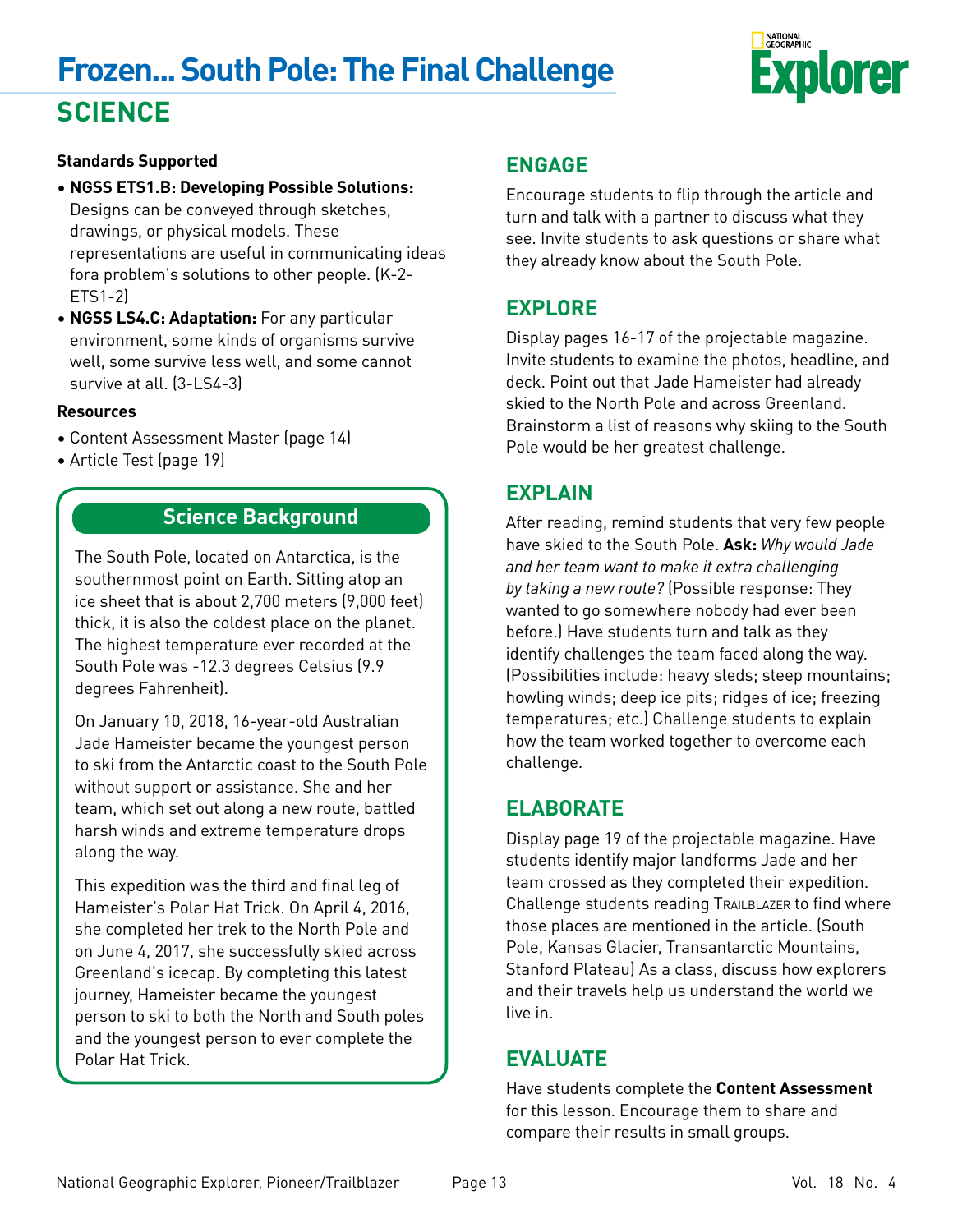Name<sub>\_</sub> Name \_\_\_\_\_\_\_\_\_\_\_\_\_\_\_\_\_\_\_\_\_\_\_\_\_\_\_\_\_\_\_\_\_\_\_\_\_\_\_\_\_ Date \_\_\_\_\_\_\_\_\_\_\_\_\_\_\_\_\_\_\_\_\_\_\_\_\_\_

**Date** 

# **CONTENT ASSESSMENT: Frozen... South Pole: The Final Challenge** CONTENT ASSESSMENT: Frozen... South Pole: The Final Challenge

Describe each problem. Then explain the team's solutions. Identify two problems Jade Hameister and her team faced as they skied to the South Pole. Describe each problem. Then explain the team's solutions. Identify two problems Jade Hameister and her team faced as they skied to the South Pole.

| Explain | Describe |            |
|---------|----------|------------|
|         |          | Problem 1: |
|         |          | Problem 2: |

National Geographic Explorer, Pioneer/Trailblazer National Geographic Explorer, Pioneer/Trailblazer Page 14

Page 14

© 2019 National Geographic Society. All rights reserved. Teachers may copy this page to distribute to their students.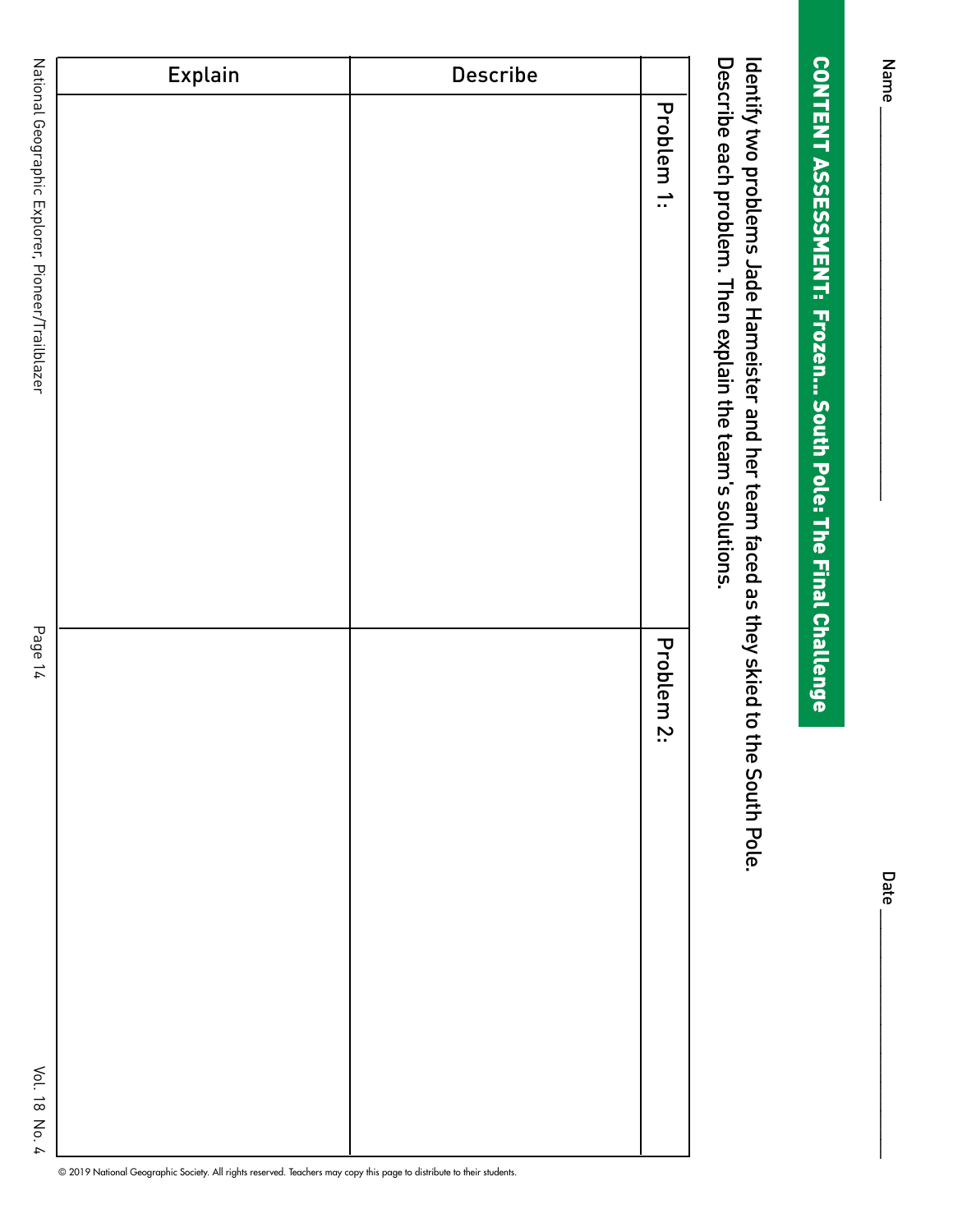# **Mesoamerica Posters**





### **Standard Supported**

- **C3: History: Change, Continuity, and Context:**  Compare life in the past to life today. (D2.His.2.K-2)
- **C3: History: Change, Continuity, and Context:**  Compare life in specific historical time periods to life today. (D2.His.2.3-5)

### **Resources**

- Mesoamerica poster (Teacher's edition)
- Life in Mesoamerica poster (Teacher's edition)
- Content Assessment Master (page 16)
- Poster Test (page 20)

# **Social Studies Background**

Making comparisons is the first step toward understanding how a place has changed over time. To fully appreciate these changes, students must be able to evaluate them from different perspectives: political, economic, social, cultural, etc. This process takes time to develop. Recognizing that, each month *Explorer* magazine will introduce students to a different ancient civilization. Use the accompanying lessons to guide students as they develop these skills.

# **ENGAGE**

Encourage students to examine the maps and turn and talk with a partner to discuss what they see. Invite students to ask questions or share what they already know about Mesoamerica.

# **EXPLORE**

Display the **Mesoamerica poster**. Invite students to examine the two maps. **Ask:** *Where is the Mesoamerican region located?* (Mexico and Central America) Brainstorm ideas about why ancient people might have wanted to settle in these places.

# **EXPLAIN**

Invite students to examine the **Mesoamerica poster**. Point out the timeline at the bottom. **Ask:**  *Which group of people were the first to settle in Mesoamerica?* (Olmec) *Which were the last?* (Aztec) *What are two ways the Aztec were different from the other Mesoamerican groups?* (Possible responses: The Aztec were hunters and the others farmed. The Aztec empire didn't exist as long because it was conquered by Spanish invaders shortly after it reached its peak.) Encourage students to review the poster for more information about the history of each Mesoamerican group. Then display the **Life in Mesoamerica poster.** Invite students to identify ways ancient Mesoamerican civilizations influenced people who live in the region today.

# **ELABORATE**

Remind students that the **Life in Mesoamerica**  poster compares aspects of the Olmec, Maya, and Aztec civilizations to how people in the region live today. As a class, brainstorm reasons why some of these traditions might have remained the same and why some have changed.

# **EVALUATE**

Have students complete the **Content Assessment** for this lesson. Encourage them to share and compare their results in small groups.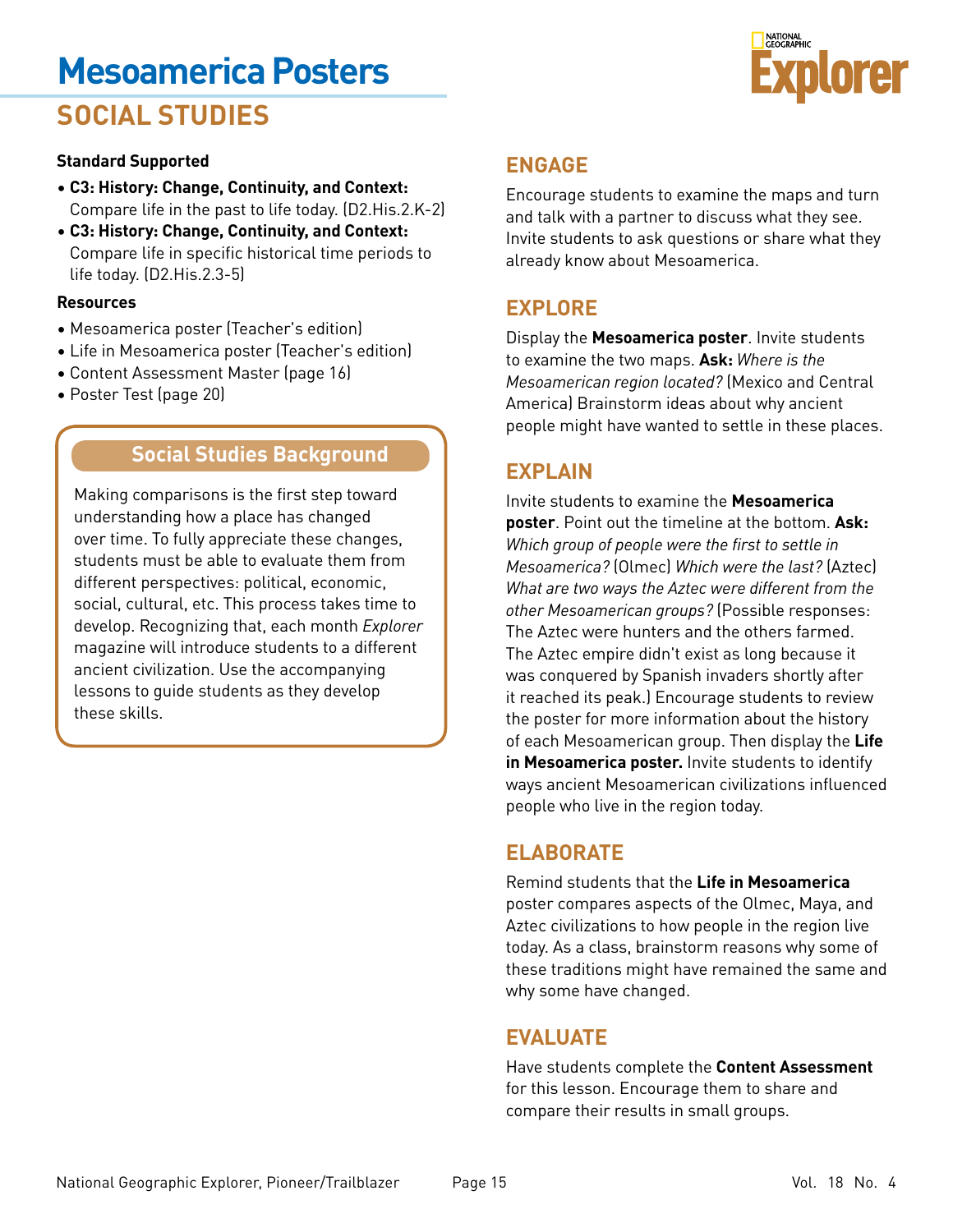Name\_

# **CONTENT ASSESSMENT: Mesoamerica Posters** CONTENT ASSESSMENT: Mesoamerica Posters

Write a caption that tells about each picture. Draw a picture of the most interesting thing you learned about each Mesoamerican civilization. Write a caption that tells about each picture. Draw a picture of the most interesting thing you learned about each Mesoamerican civilization.

|                                                   | Caption | Picture |              |
|---------------------------------------------------|---------|---------|--------------|
| National Geographic Explorer, Pioneer/Trailblazer |         |         | <b>Olmec</b> |
| Page 16                                           |         |         | <b>Naya</b>  |
| Vol. 18 No. 4                                     |         |         | <b>Aztec</b> |

© 2019 National Geographic Society. All rights reserved. Teachers may copy this page to distribute to their students.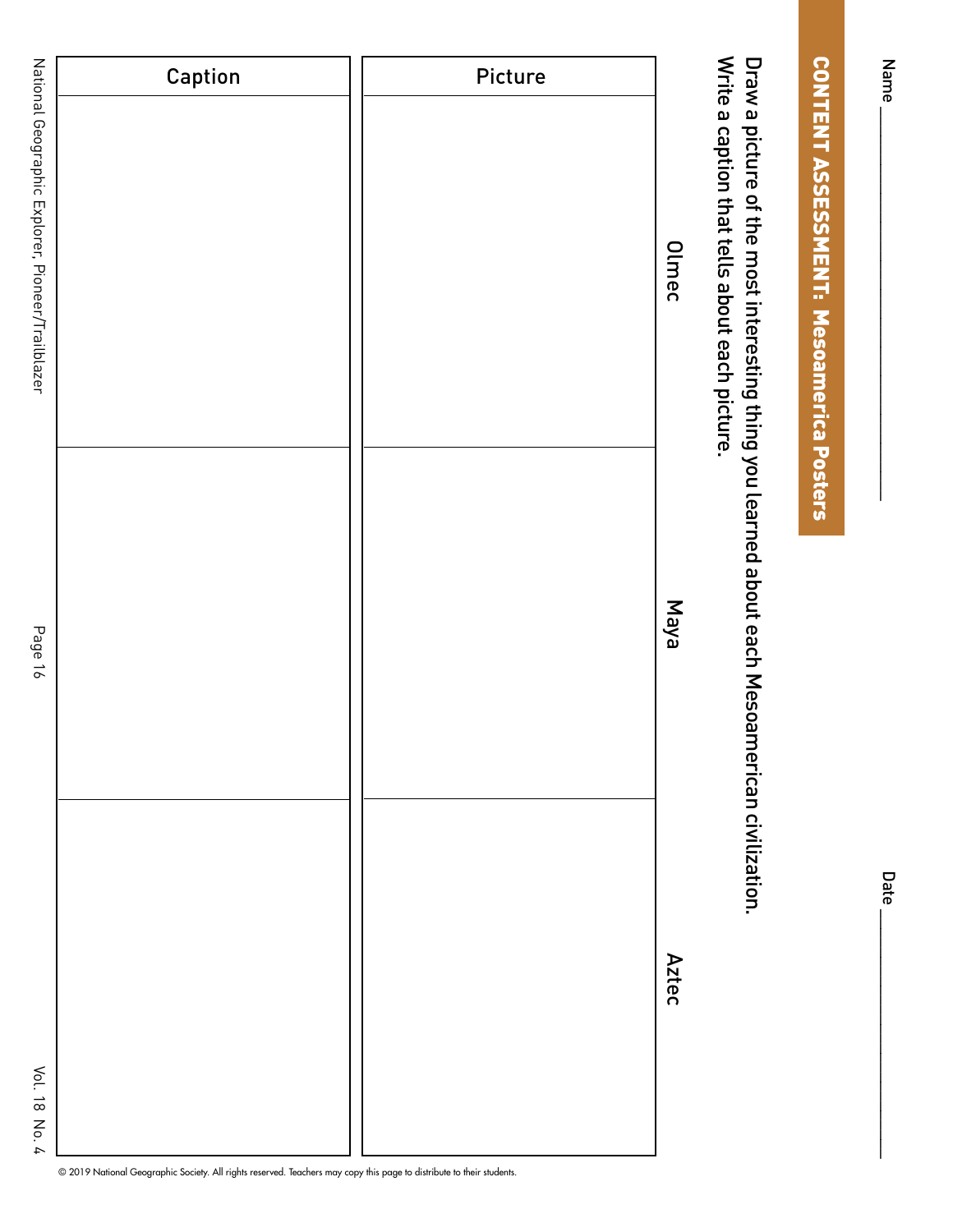# ARTICLE TEST: Becoming Jane

Read each question. Fill in the circle next to the correct answer and then write your response on the lines.

- 1. Where did Jane Goodall go to study chimpanzees?
	- A Africa
	- B Asia
	- C Antarctica
- 2. What did she discover that chimps ate?
	- A leaves
	- B meat
	- C twigs
- 3. What did she discover that chimps made?
	- A fish
	- B termites
	- C tools
- 4. Why were other scientists unsure about Goodall's discoveries?
	- A They didn't think she had studied chimps long enough.
	- B They didn't think she was a "real" scientist.
	- C They thought she had taught the chimps to do tricks.
- 5. What are two other discoveries Jane Goodall made about chimps?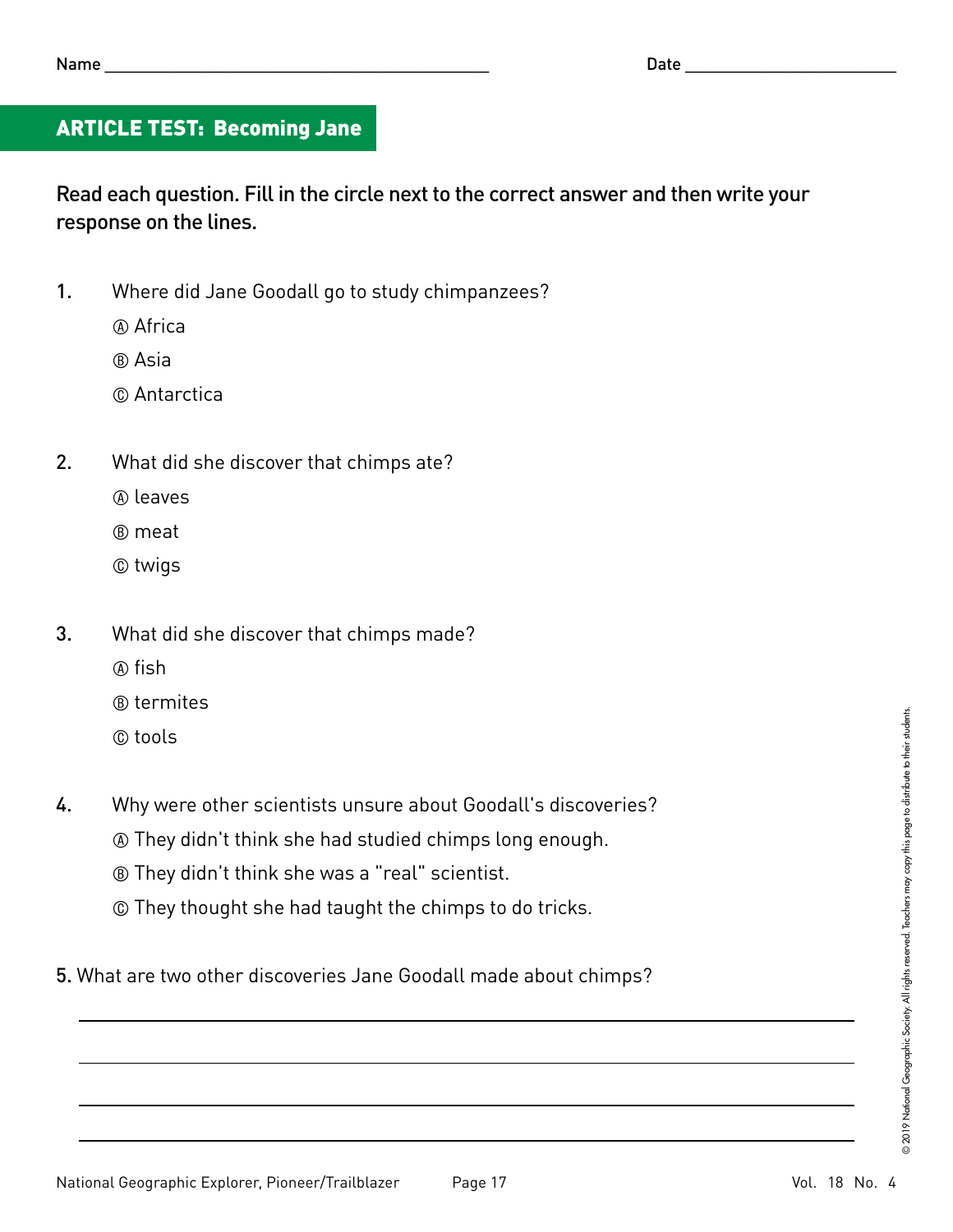# ARTICLE TEST: Weaving Words

Read each question. Fill in the circle next to the correct answer and then write your response on the lines.

- 1. What kind of scientist is Sandhya Narayanan?
	- A archaeologist
	- B linguist
	- C biologist
- 2. Where did she go to do her fieldwork for this study?
	- A Tanzania
	- B Antarctica
	- C Peru
- 3. What local or indigenous languages did the people there speak?
	- A Spanish and Aymara
	- B Spanish and Quechua
	- C Aymara and Quechua
- 4. What did she collect when she did her fieldwork?
	- A pictures
	- B interviews
	- C objects
- 5. What are two things Narayanan did to hear people speak for her study?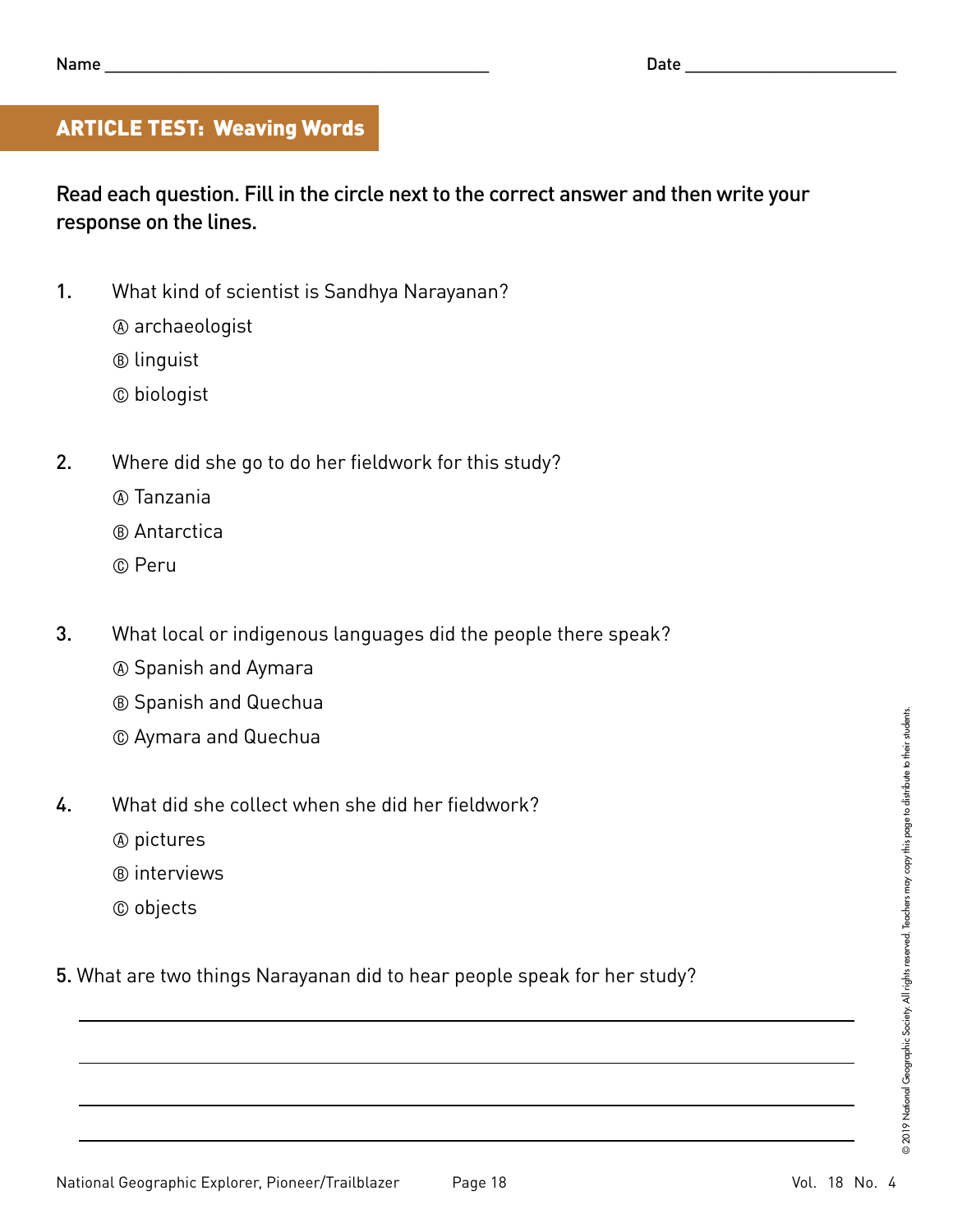# ARTICLE TEST: Frozen... South Pole: The Final Challenge

Read each question. Fill in the circle next to the correct answer and then write your response on the lines.

- 1. How many parts were there in Jade Hameister's Polar Hat Trick?
	- A one
	- B two
	- C three
- 2. Where is the South Pole?
	- A Arctic Circle
	- B Antarctica
	- C Australia
- 3. Which mountains did Jade have to cross?
	- A Transantarctic Mountains
	- B Rocky Mountains
	- C Appalachian Mountains
- 4. Which of these statements is true?
	- A Jade fell into a deep crack in the ice.
	- B Jade had dogs to pull her heavy sled.
	- C Jade's team took a new route to the South Pole.
- 5. What are two of the records Jade Hameister set after arriving at the South Pole?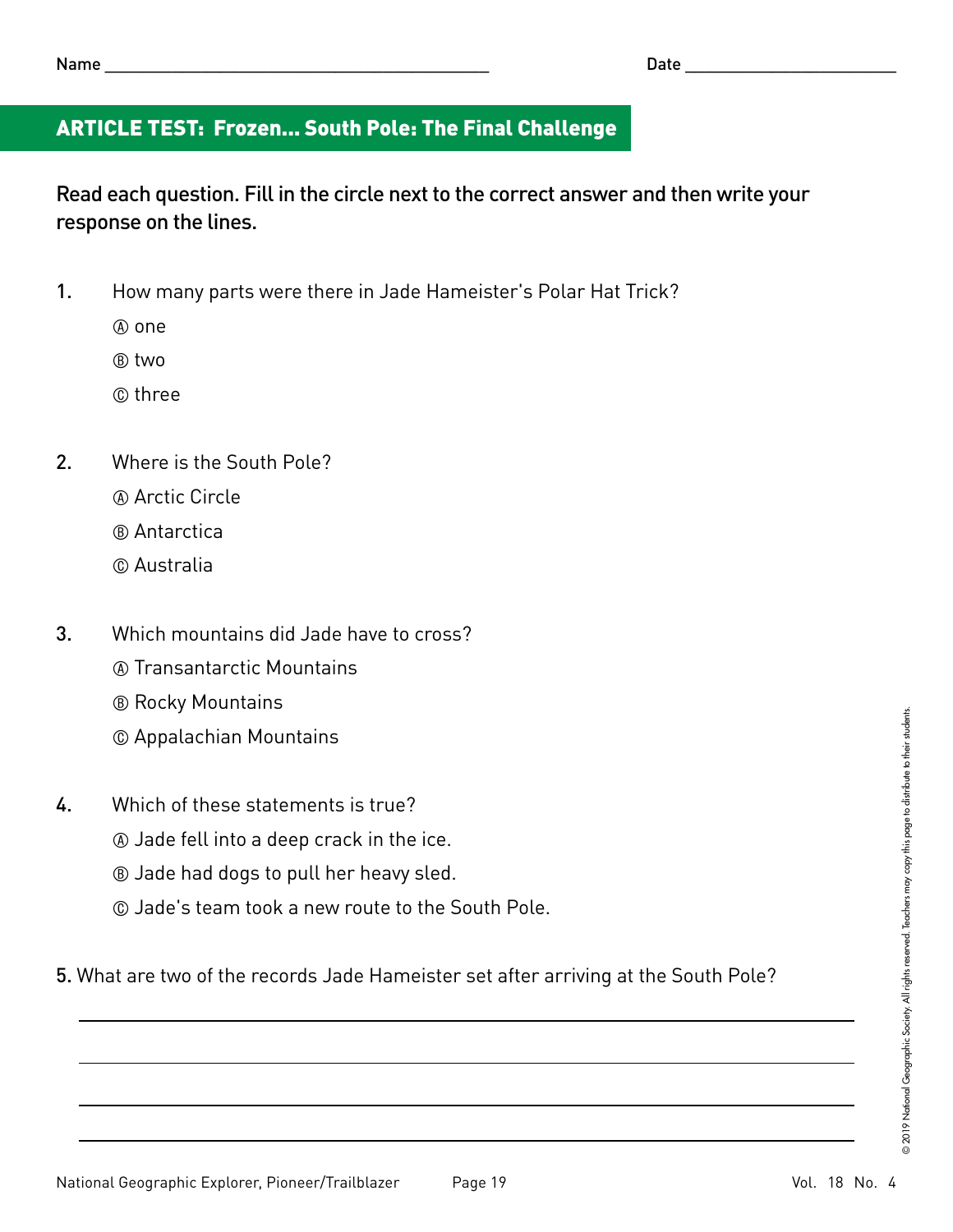# POSTER TEST: Mesoamerica Posters

Read each question. Fill in the circle next to the correct answer and then write your response on the lines.

- 1. What was the first civilization in Mesoamerica?
	- A Olmec
	- B Aztec
	- C Maya
- 2. Which Mesoamerican empire did Spanish invaders conquer?
	- A Olmec
	- B Aztec
	- C Maya
- 3. What is a *ulama*?
	- A a type of ballgame
	- B a symbol used in writing
	- C a calendar
- 4. What is El Castillo?
	- A a calendar
	- B a pyramid
	- C a religion

5. What is one way ancient Mesoamerica still influences people in the region today?